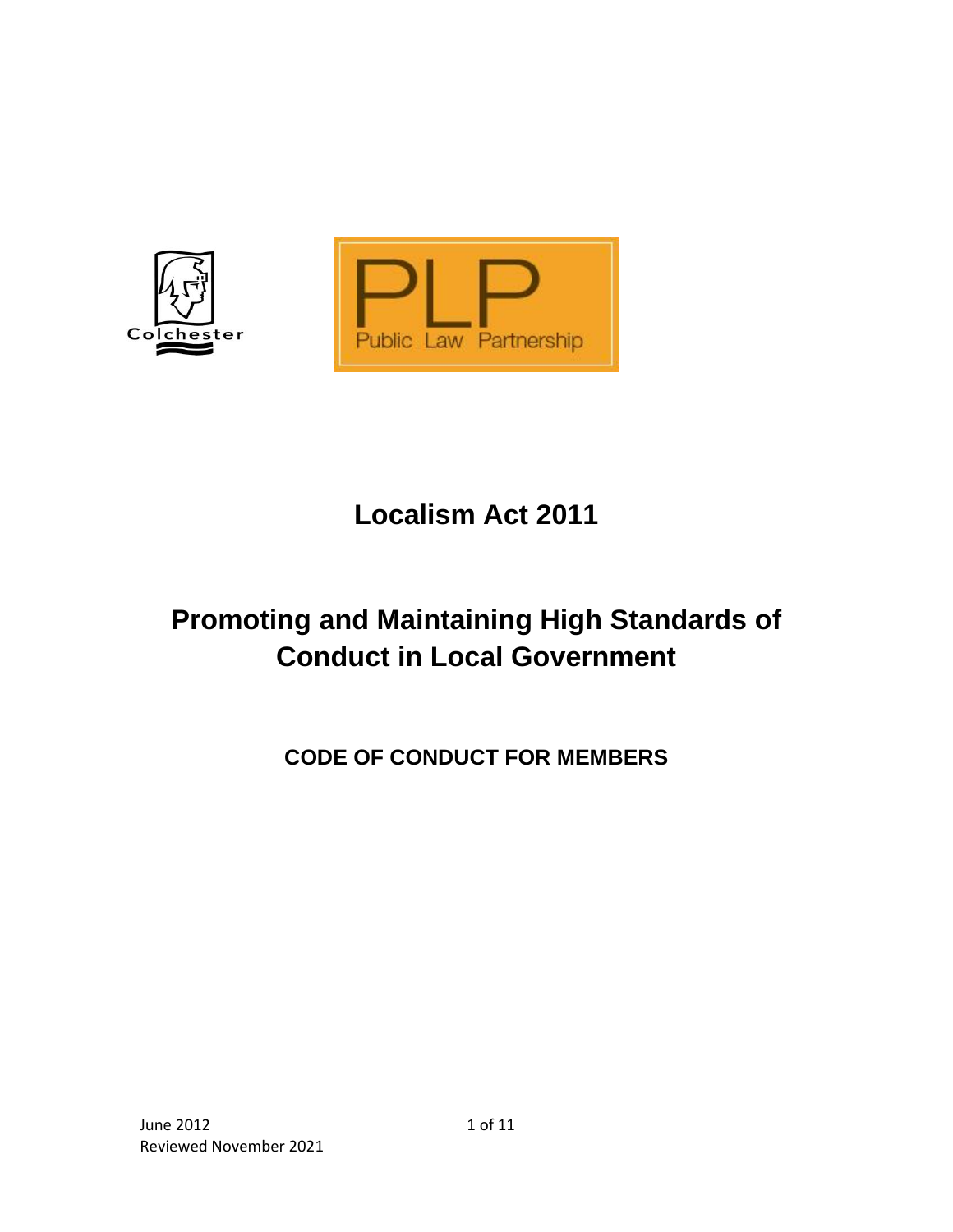## **Colchester Borough Council**

## **Code of Conduct for Members**

#### **PART 1 GENERAL PROVISIONS**

#### **Introduction and interpretation**

This Code of Conduct was adopted by the full council at its meeting on 25 June 2012 and is effective from 1 July 2012.

As a Member you are a representative of Colchester Borough Council ("the Authority") and the public will view you as such. Therefore, your actions impact on how the Authority as a whole is viewed and your actions can have both positive and negative impacts on the Authority.

This Code is consistent with the "Nolan Principles" which are set out in Appendix 1 and the provisions of S29 (1) Localism Act 2011.

In this Code-

"meeting" means any meeting of:

- (a) the Authority
- (b) the Executive of the Authority
- (c) any of the Authority's or its Executive's committees, sub-committees, joint committees, joint sub-committees or areas committees whether or not the press and public are excluded from the meeting in question by virtue of a resolution of Members
- (d) any briefings by officers and site visits organised by the Authority "relevant period" means the period of 12 months ending with the day on which you give notification to the Authority's monitoring officer of any disclosable pecuniary interests you had at the time of the notification.

"profit or gain" includes any payments or benefits in kind which are subject to Income Tax.

"beneficial interest" means having an economic benefit as a legal owner or holding it on trust for the beneficial owner, having a right to the income from the land or securities or a share in it or the right to the proceeds of sale or share of part of the proceeds of sale.

"Member" includes a co-opted member.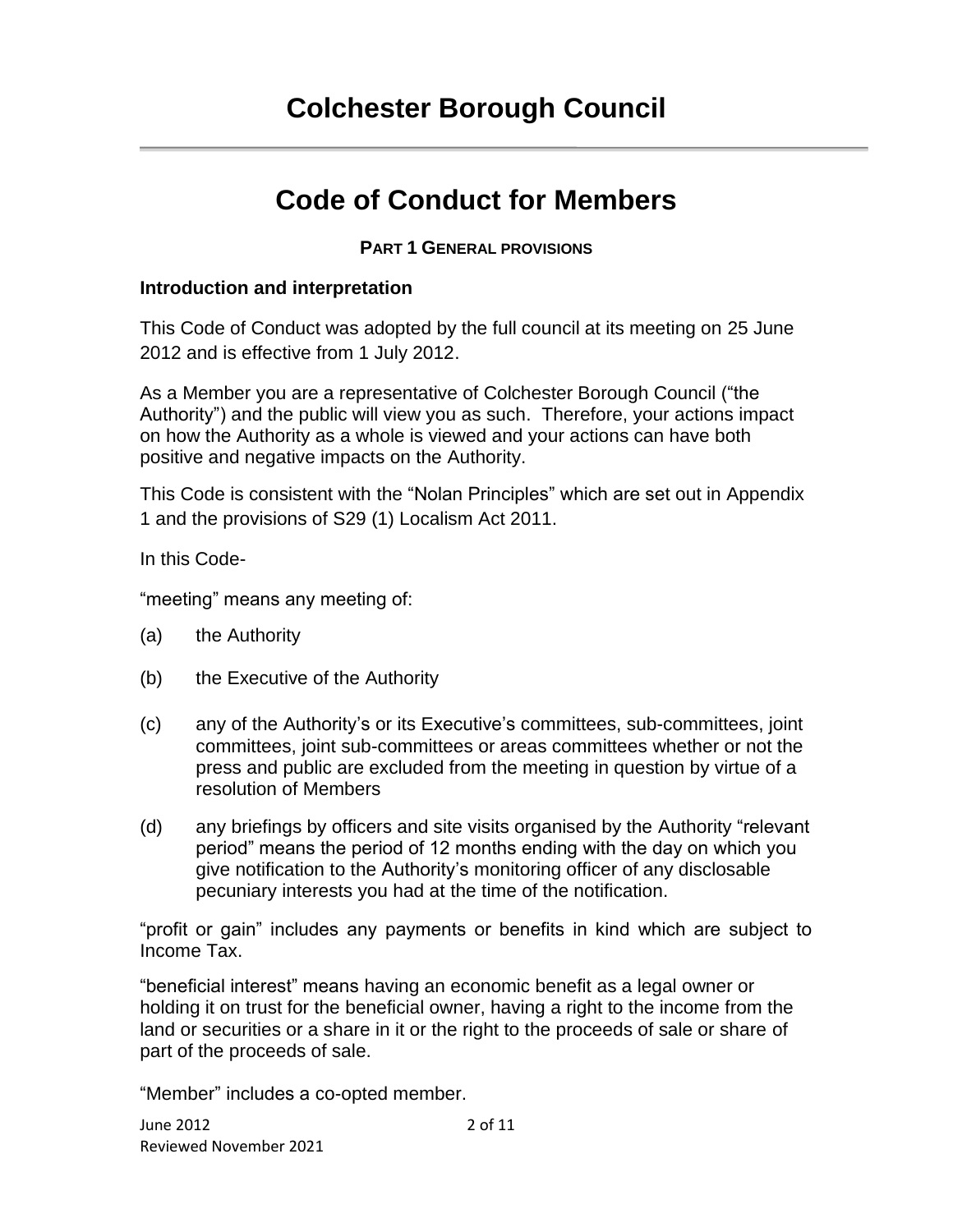## **1. Who does the Code apply to?**

- (1) This Code applies to all Members of the Authority including co-opted members.
- (2) It is your responsibility to comply with the provisions of this Code.

## **2. What does the Code apply to?**

- (1) You must comply with this Code whenever you
	- (a) conduct the business of the Authority, or
	- (b) you are acting as a representative of the Authority.
- (2) This Code has effect in relation to your conduct in your official capacity.
- (3) Where you act as a representative of the Authority
	- (a) on another relevant authority, you must, when acting for that other authority, comply with that other authority's code of conduct; or
	- (b) on any other body, you must, when acting for that other body, comply with the Authority's code of conduct, except and insofar as it conflicts with any other lawful obligations to which that other body may be subject.

## 3. **General obligations**

- (1) You must treat others with respect.
- (2) You must uphold the law.
- $(3)$  You must not  $-$ 
	- (a) do anything which may cause the Authority to breach any of the equality enactments;
	- (b) bully any person;
	- (c) intimidate or attempt to intimidate any person who is or is likely to  $be: -$ 
		- (i) a complainant;
		- (ii) a witness; or
		- (iii) involved in the administration of any investigation or proceedings, in relation to an allegation that a Member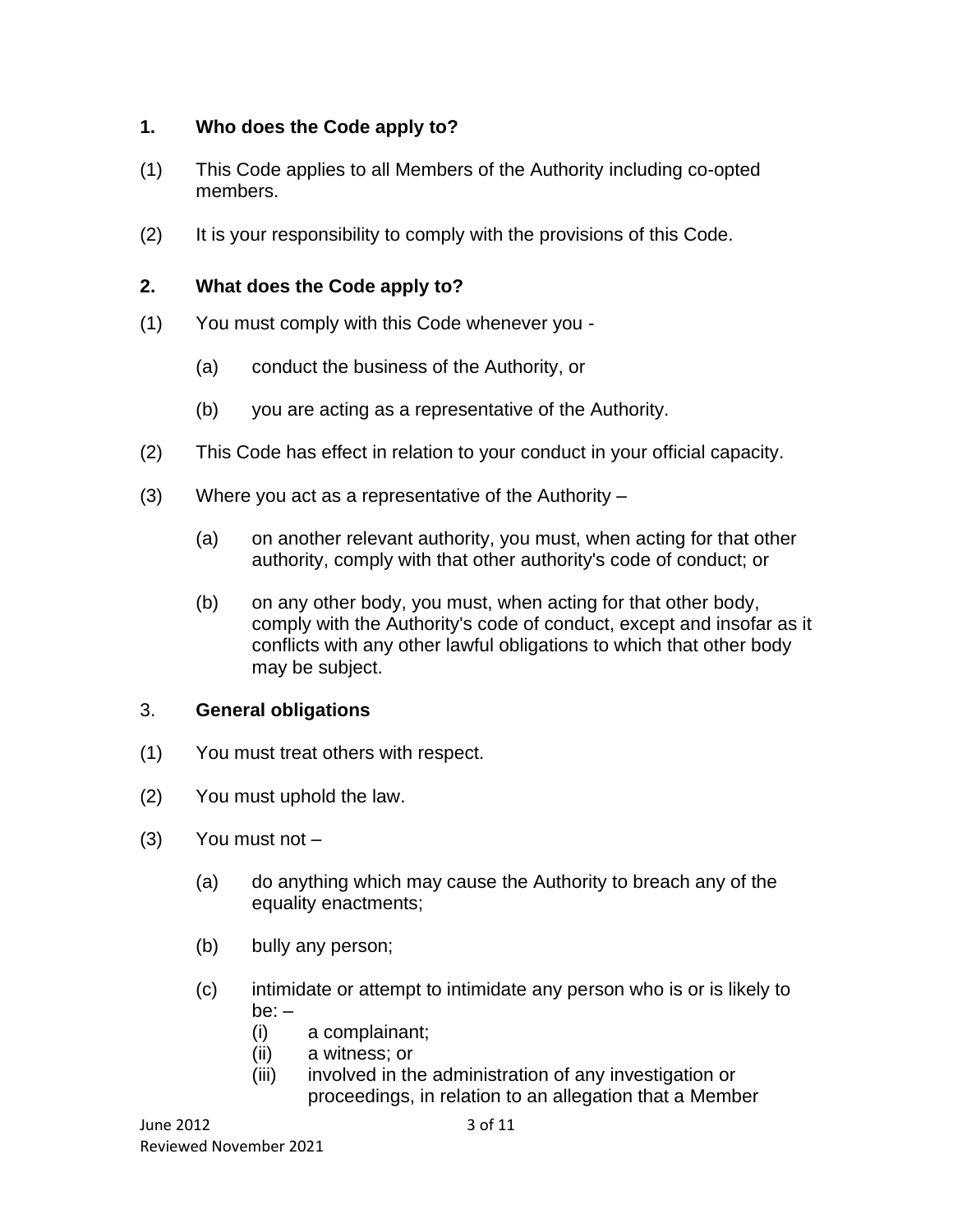(including yourself) has failed to comply with the Authority's code of conduct; or

(d) do anything which compromises or is likely to compromise the impartiality of those who work for, or on behalf of, the Authority.

## **4. Confidential Information**

You must not –

- (a) disclose information given to you in confidence by anyone, or information acquired by you which you believe, or ought reasonably to be aware, is of a confidential nature, except where –
	- (i) you have the consent of a person authorised to give it;
	- (ii) you are required by law to do so;
	- (iii) the disclosure is made to a third party for the purpose of obtaining professional advice provided that the third party agrees not to disclose the information to any other person; or
	- (iv) the disclosure is  $-$ 
		- (aa) reasonable and in the public interest; and
		- (bb) made in good faith and in compliance with the reasonable requirements of the Authority:
- (b) prevent another person from gaining access to information to which that person is entitled by law.

## **5. Conferring an advantage or disadvantage**

You must -

- (a) not use or attempt to use your position as a Member improperly to confer on or secure for yourself or any other person, an advantage or disadvantage;
- (b) when using or authorising the use by others of the resources of the Authority -
	- (i) act in accordance with the Authority's reasonable requirements;
	- (ii) ensure that such resources are not used improperly for political purposes (including party political purposes);
- (c) have regard to any applicable Local Authority Code of Publicity made under the Local Government Act 1986.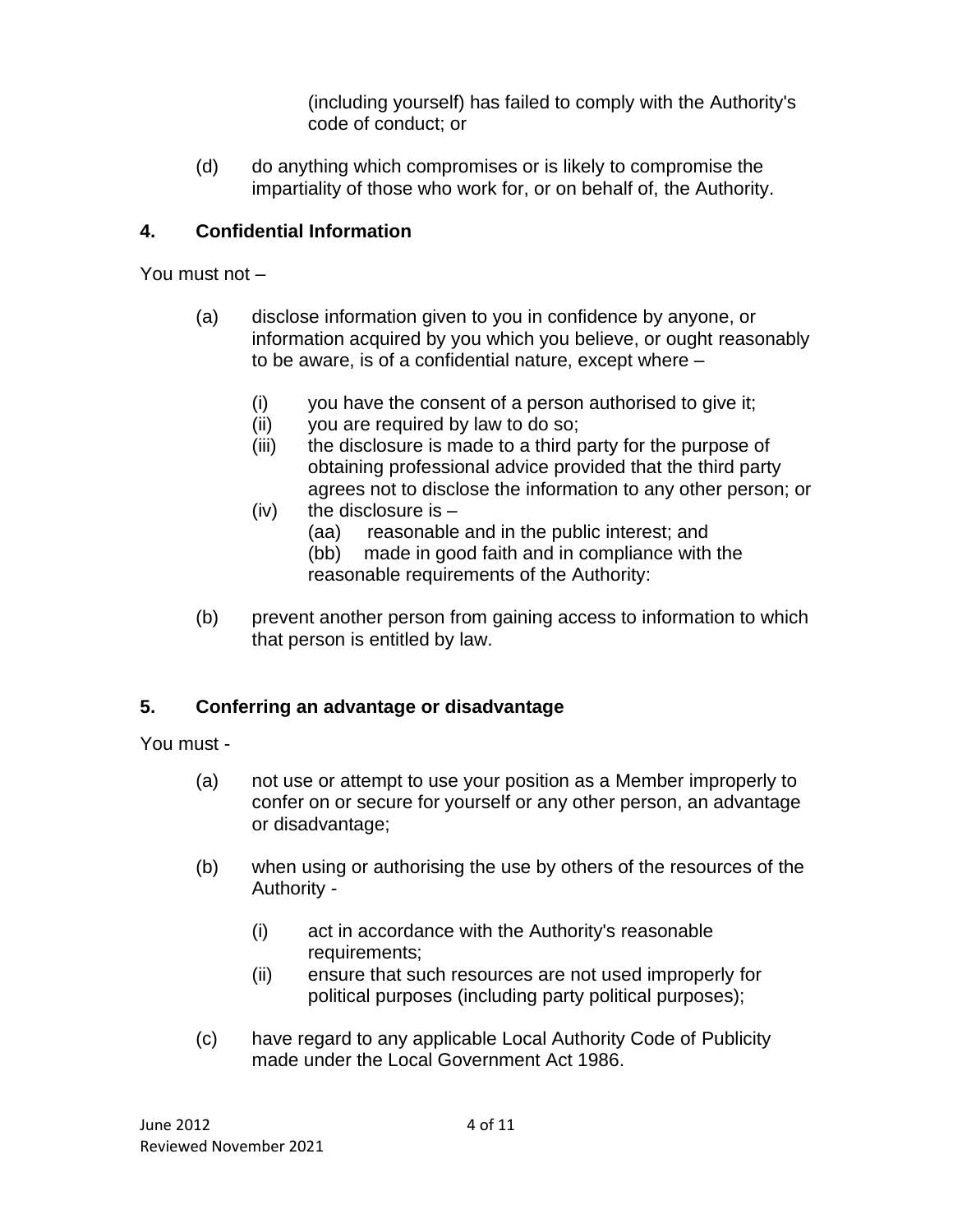#### **PART 2 MEMBERS INTERESTS**

#### **6. Disclosable Pecuniary Interests<sup>1</sup>**

- 6.1 You have a Disclosable Pecuniary Interest in any business of the Authority if it is of a description set out in 6.2 below and is either:
	- (a) An interest of yours; or
	- (b) An interest (of which you are aware) of a spouse, civil partner or a person you are living with as a spouse or civil partner ("known as Relevant Persons").
- 6.2 A Pecuniary Interest is an interest which relates to or is likely to affect:
	- (a) Any employment, office, trade, profession or vocation carried on by you or a Relevant Person for profit or gain;
	- (b) Any payment or provision of any other financial benefit (other than from the Authority) made or provided within the relevant period in respect of any expenses incurred in carrying out your duties as a Member, or towards your election expenses. This includes any payment or financial benefit from a trade union within the meaning of the Trade Union and Labour Relations (Consolidation) Act 1992;
	- (c) Any contract for goods, services or works which has not been fully discharged between you or a Relevant Person and the Authority or a body in which you or they have a beneficial interest;
	- (d) A beneficial interest in any land in the Authority's area
	- (e) A licence of any land in the Authority's area (alone or jointly with others) that you or a Relevant Person occupy for a month or longer
	- (f) any tenancy where to your knowledge (i) the landlord is the Authority and (ii) the tenant is a body in which you or a Relevant Person has a beneficial interest
	- $(q)$  Any beneficial interest in securities of a body where  $-$ 
		- (i) that body (to your knowledge) has a place of business or land in the area of the Authority and
		- (ii) either:

June  $2012$  5 of  $11$  $<sup>1</sup>$  The Relevant Authorities (Disclosable Pecuniary Interests) Regulations 2012 set out the pecuniary</sup> interests specified for the purposes of Chapter 7 of Part 1 Section 30(3) of the Localism Act 2011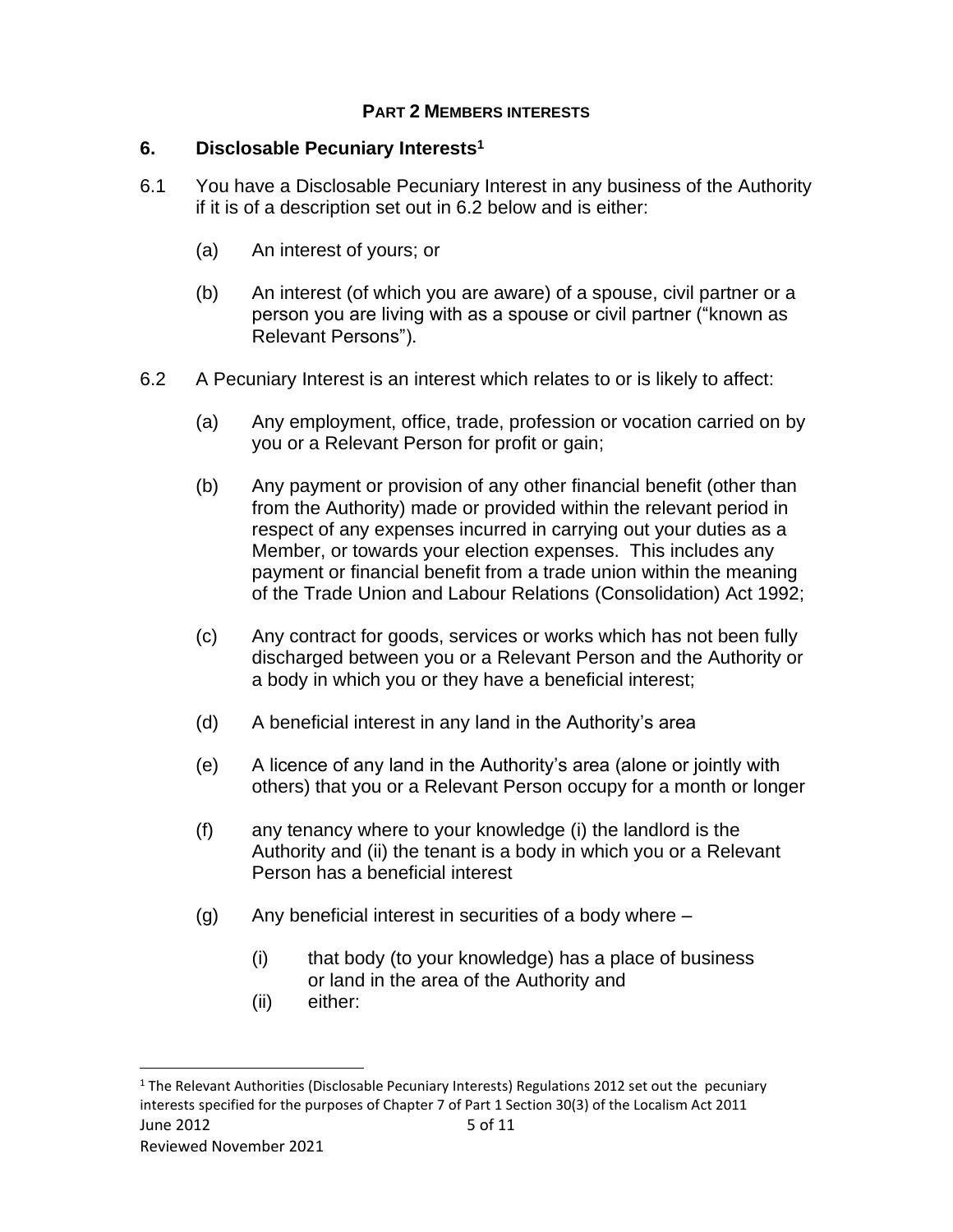- (aa) the total nominal value of the securities exceeds £25,000 or one hundredth of the total issued share capital of that body; or
- (bb) the beneficial interest exceeds one hundredth of the total issued share capital of the share capital of that body, if of more than one class, the total nominal value of the shares of any one class.

## **7. Other Pecuniary Interests**

You have a pecuniary interest in any business of the Authority where it relates to or is likely to affect:

- (a) any person or body who employs or has appointed you;
- (b) any contract for goods, services or works made between the Authority and you or a firm in which you are a partner, a company of which you are a remunerated director, or a person or body of the description specific in paragraph 6.2.(g) which has been fully discharged within the last 12 months;

## **8. Non-Pecuniary Interests**

- **8.1** You have a non-pecuniary interest in any business of the Authority where it relates to or is likely to affect -
	- (a) any body of which you are a member or in a position of general control or management and to which you are appointed or nominated by the Authority;
	- (b) any body
		- (i) exercising functions of a public nature;
		- (ii) directed to charitable purposes; or
		- (iii) one of whose principal purposes includes the influence of public opinion or policy (including any political party or trade union); of which you are a member or in a position of general control or management;
	- (c) the interests of any person from whom you have received a gift or hospitality with an estimated value of at least £50;
	- (d) a decision in relation to that business which might reasonably be regarded as affecting your wellbeing or the wellbeing of a relevant person to a greater extent that the majority of:-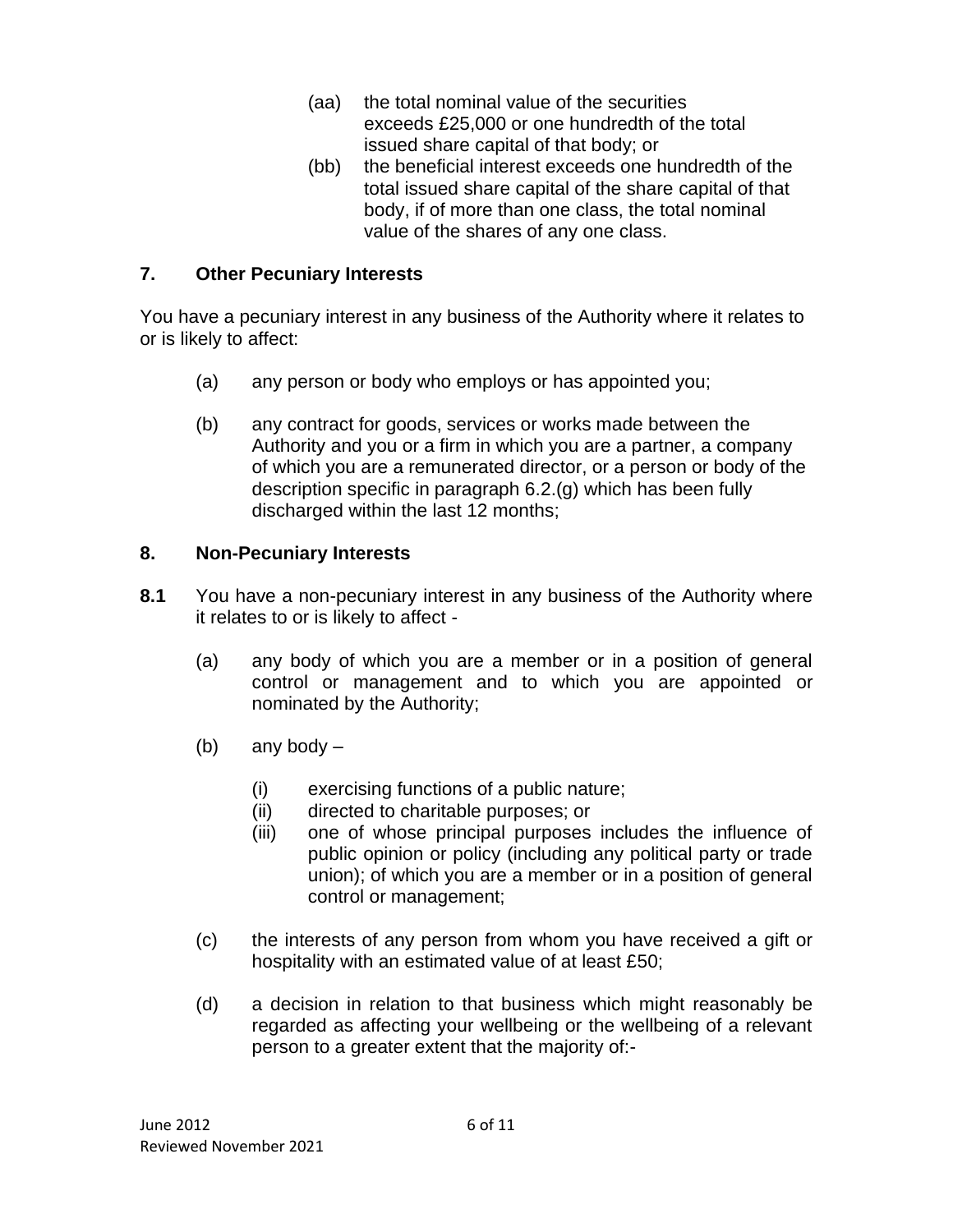- (i) (in the case of authorities with electoral divisions or wards) other council taxpayers, ratepayers or inhabitants of the electoral division or ward, as the case may be, affected by the decision; or
- (ii) (in all other cases) other council taxpayers, ratepayers or inhabitants of the Authority's area.

## **9. Disclosure of Interests (Disclosable Pecuniary Interests, Other Pecuniary Interests and Non-Pecuniary Interests)**

- 9.1 Subject to sub-paragraphs 9.2 to 9.3, where you have a Disclosable Pecuniary Interest, other Pecuniary Interest or Non-Pecuniary Interest in any business of the Authority and you are present at a meeting of the Authority at which the business is considered, you must disclose to that meeting the existence and nature of that interest whether or not such interest is registered on your Register of Interests or for which you have made a pending notification.
- 9.2 Sub-paragraph 9.1 only applies where you are aware or ought reasonably to be aware of the existence of the Relevant Person's Interest.
- 9.3 Where you have an interest in any business of the Authority which would be disclosable by virtue of paragraph 9.1 but by virtue of paragraph 12 (Sensitive Information) details of the interest are not registered in the Authority's published Register of Members' Interests and the interest is a Disclosable Pecuniary Interest you need not disclose the nature of the interest to the meeting.
- 9.4 Where you have a Pecuniary Interest in any business of the Authority and a function of the Authority may be discharged by you acting alone in relation to that business, you must ensure you notify the Authority's monitoring officer of the existence and nature of that interest within 28 days of becoming aware that you will be dealing with the matter even if more than 28 days before you will actually deal with the business.
- 9.5 Where you have an interest in any business of the Authority which would be disclosable by virtue of paragraph 9.1 and you have made an executive decision in relation to that business you must ensure that any written statement of that decision records the existence and nature of that interest. In this paragraph "executive decision" is to be construed in accordance with any regulations made by the Secretary of State under section 22 of the Local Government Act 2000.

## **10. Effect of Interests on participation**

## **10.1 Disclosable Pecuniary Interests**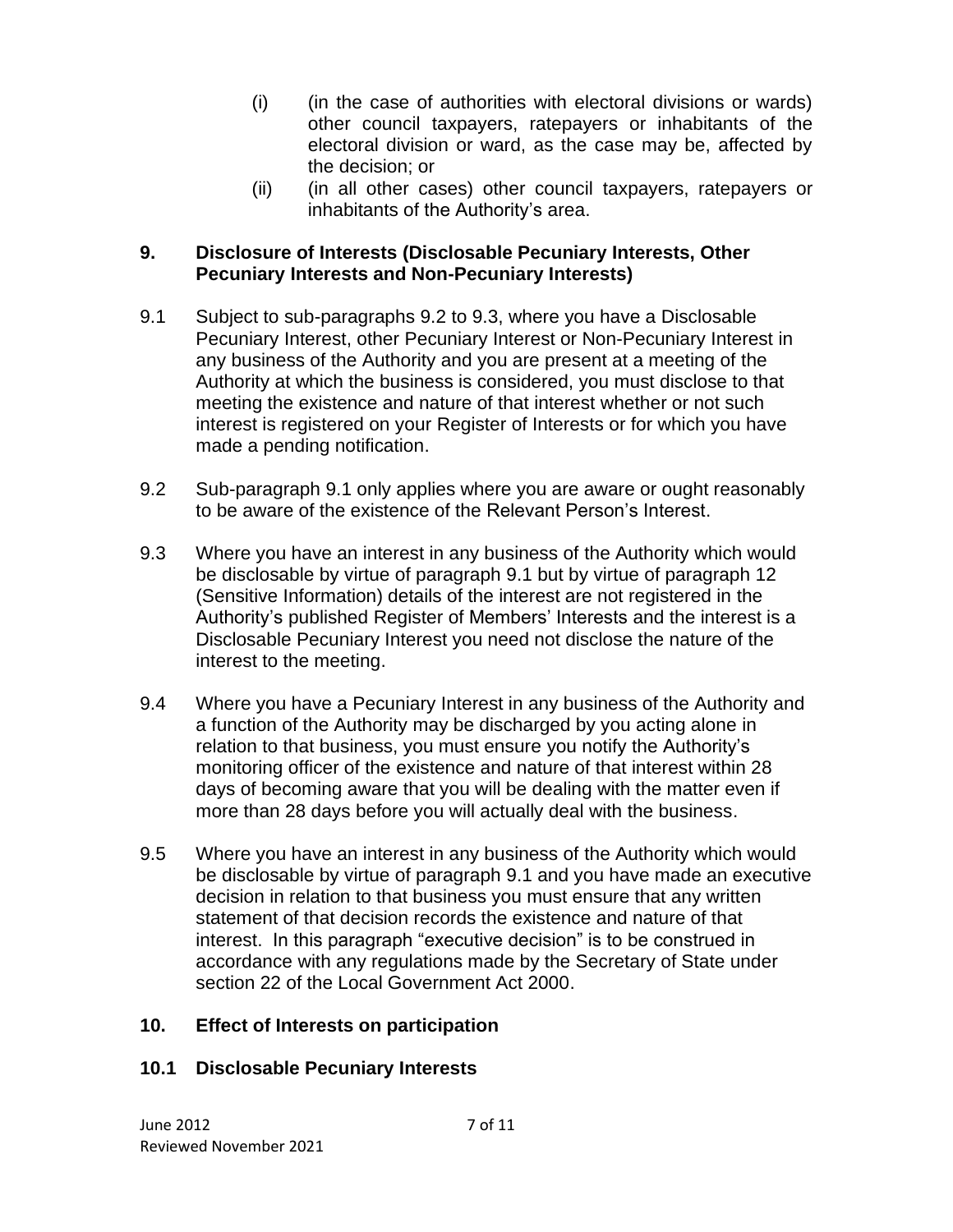- (a) If you are present at a meeting of the Authority or of any committee, sub-committee, joint committee or joint sub-committee of the Authority and you have a Disclosable Pecuniary Interest in any matter to be considered, or being considered, at the meeting and you are aware of that Interest:
	- (i) You must not participate, or participate further, in any discussion of the matter at the meeting, or participate in any vote, or further vote, taken on the matter at the meeting.
	- (ii) You must withdraw from the room or chamber where the meeting considering the business is being held unless you have received a dispensation from the Authority's proper officer.
- (b) If you have a Disclosable Pecuniary Interest in any business of the Authority you must not:
	- (i) exercise executive functions in relation to that business; and
	- (ii) seek improperly to influence a decision about that business
- (c) If a function of the Authority may be discharged by a Member acting alone and you have a Disclosable Pecuniary Interest in any matter to be dealt with or being dealt with in the course of discharging that function you may not take any steps or any further steps in relation to the matter (except for the purpose of enable the matter to be dealt with otherwise than by yourself).

## **10.2 Other Pecuniary Interests**

If you have another Pecuniary Interest in any business of the Authority which a member of the public with knowledge of the relevant facts would reasonably regard as so significant that it is likely to prejudice your judgement in the public interest and you are present at a meeting of the Authority at which such business is to be considered or is being considered you must:

- (a) disclose the existence and nature of the interest in accordance with paragraph 9.1 (but subject to paragraph 9.3 ) and;
- (b) withdraw from the room or chamber where the meeting considering the business is being held unless you have obtained a dispensation from the Authority's proper officer.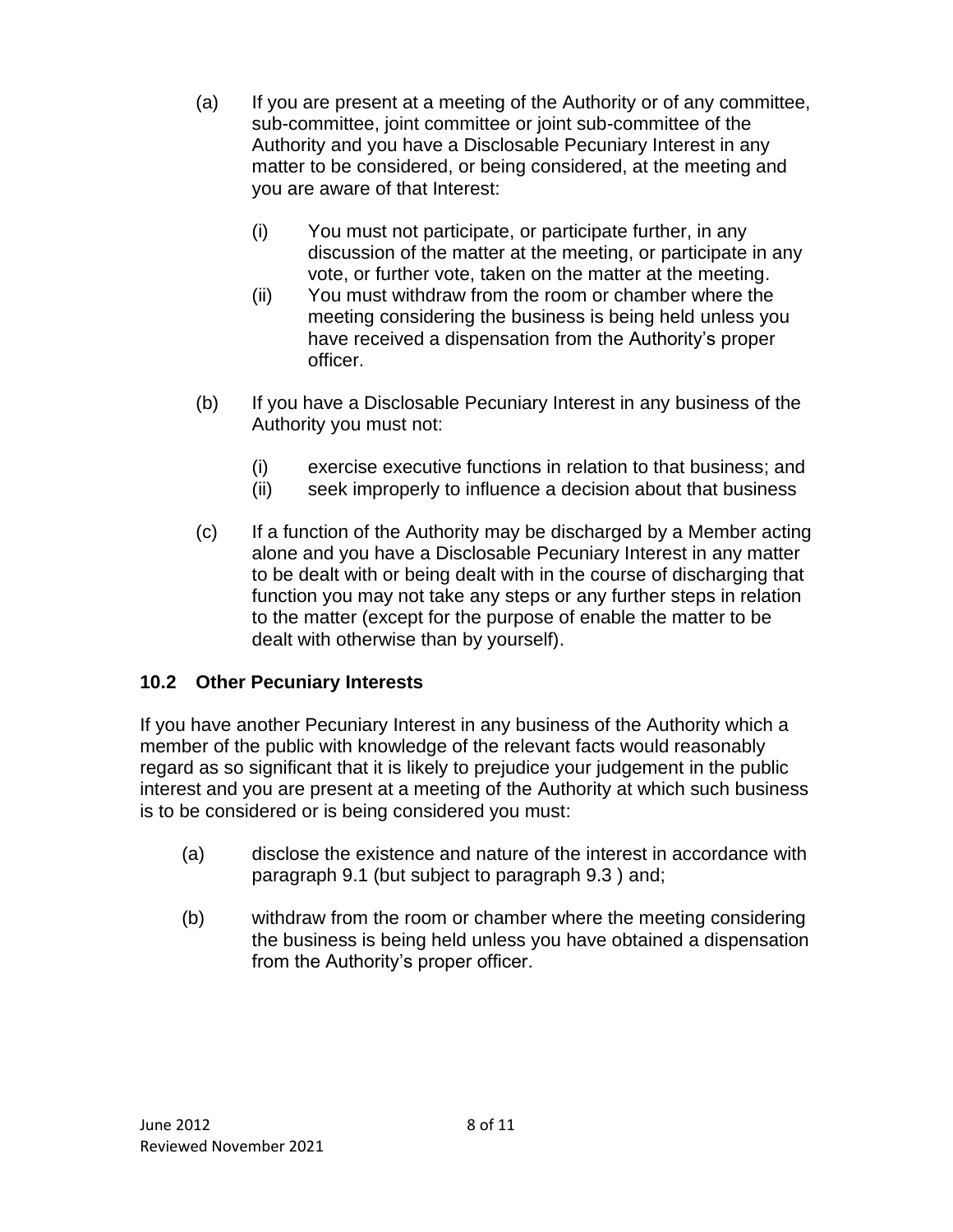## **PART 3 REGISTER OF MEMBERS INTERESTS**

## **11. Registration of Members' Interests**

Subject to paragraph 12, you must, within 28 days of –

- (a) this Code being adopted by or applied to the Authority; or
- (b) your election, re-election or appointment or re-appointment to office (where that is later), or co-opted onto the Authority

register in the Authority's Register of Members' Interests (maintained by the Monitoring Officer under Section 29(1) of the Localism Act 2011) details of:

- (i) Disclosable Pecuniary Interests as referred to in paragraph 6 that you, your spouse, civil partner or person with whom you live as if they were your spouse or civil partner in so far as you are aware of their interests at that time.
- (ii) Pecuniary Interests referred to in paragraph 7 that you have.

Subject to paragraph 12, you must within 28 days of becoming aware of any new Disclosable Pecuniary Interest as referred to in paragraph 6 that you, your spouse, civil partner or person with whom you live as if they were your spouse or civil partner or change to any Disclosable Pecuniary Interest registered under paragraphs 11.(a) (i) or (ii) above by providing written notification to your authority's Monitoring Officer.

## **12. Sensitive Information**

- 12.1 Where you have a Disclosable Pecuniary Interest referred to in paragraph 6 or pecuniary interest referred to in paragraph 7 and the nature of the interest is such that you and the Authority's monitoring officer consider that disclosure of details of the interest could lead to you or a person connected with you being subject to violence or intimidation if the interest is entered in the Authority's Register then copies of the register available for inspection and any published version of the Register should not include details of the interest but may state that you have an interest details of which are withheld under s32(2) of the Localism Act 2011 and/or this paragraph.
- 12.2 You must, within 28 days of becoming aware of any change of circumstances which means that information excluded under paragraph 12.1 is no longer sensitive information, notify the Authority's monitoring officer.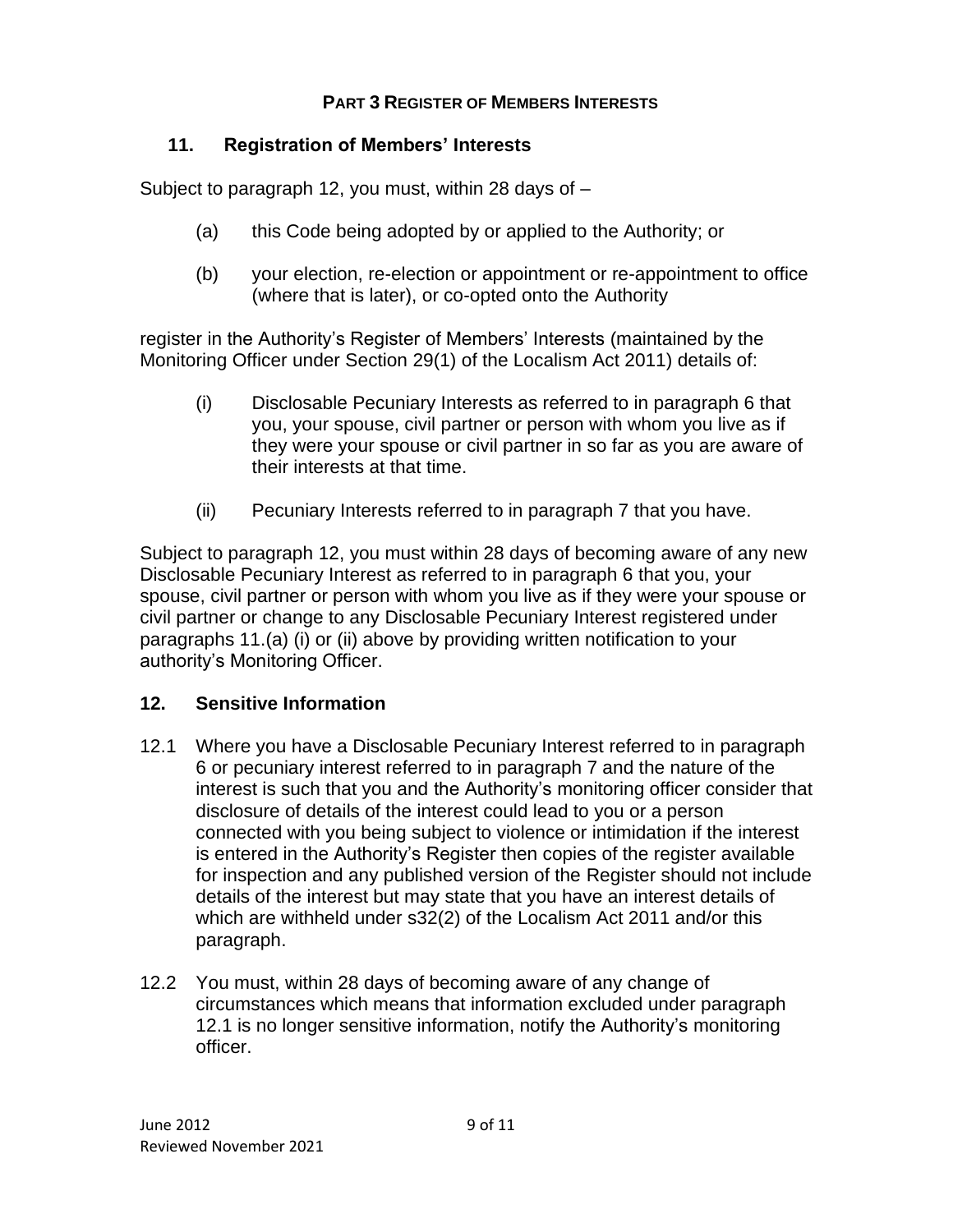12.3 In this Code "sensitive information" means information whose availability for inspection by the public creates, or is likely to create, a serious risk that you or a person who lives with you may be subject to violence or intimidation.

## **13. Register of Gifts and Hospitality**

- 13.1 You must within 28 days of receipt, notify the Authority's monitoring officer in writing of any gift, benefit or hospitality with a value in excess of £50 which you have accepted as a member from any person or body other than the Authority.
- 13.2 The Monitoring Officer will place your notification on a public register of gifts and hospitality.
- 13.3 This duty to notify the monitoring officer does not apply where the gift, benefit or hospitality comes within any description approved by the Authority for this purpose.

## **14. Review of Code**

14.1 This Code will be kept under annual review.